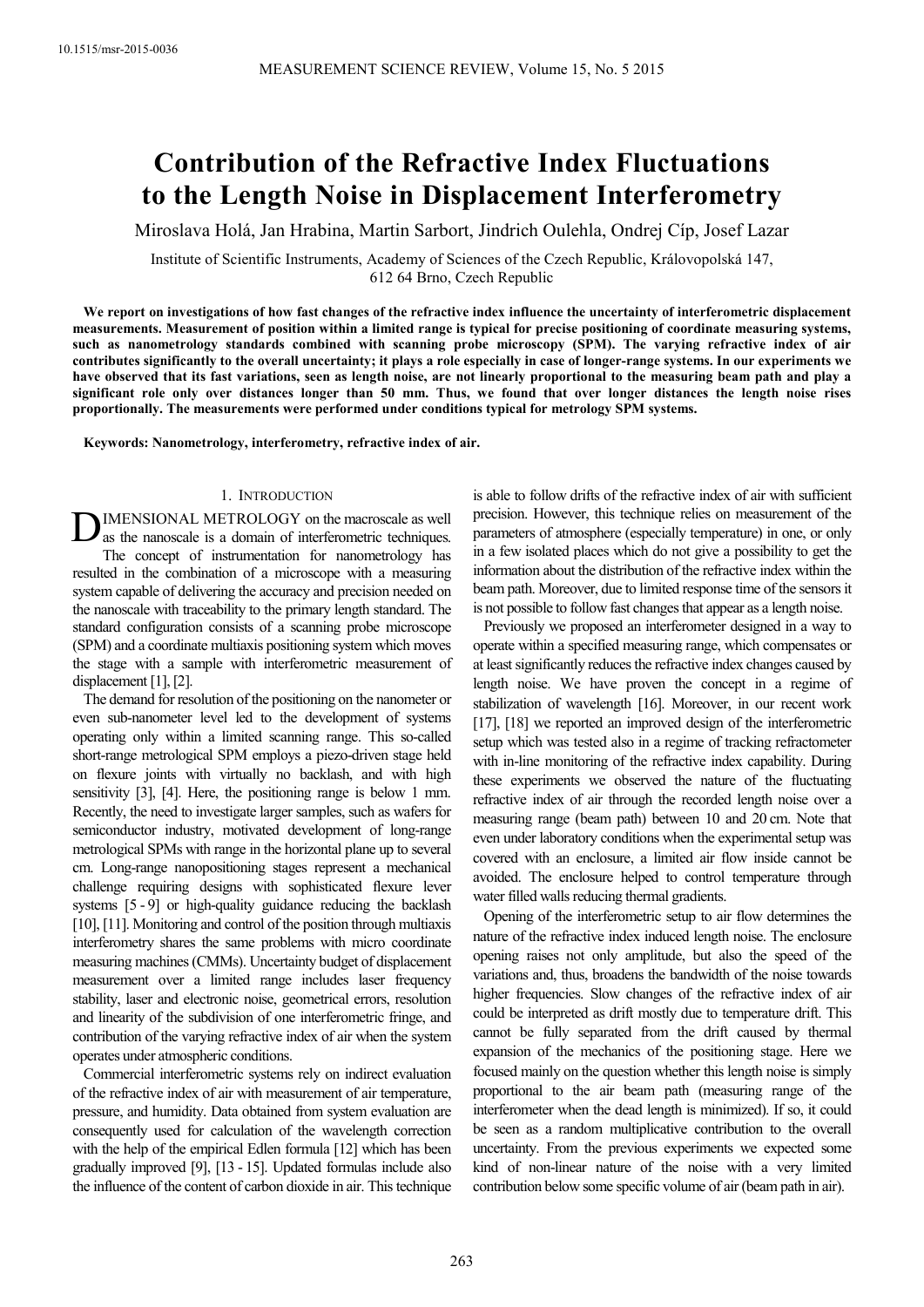#### 2. RANDOM NATURE OF THE PROPERTIES OF ATMOSPHERE

When a laser beam propagates through the atmosphere, its properties are affected. The air cannot be considered as a homogeneous environment - it is a mixture of various gasses and there is always a transfer, or exchange of heat takes place. This results in a motion of air cells producing a turbulent behavior. From the optical point of view this means inhomogeneous and dynamically changing refractive index. The optical properties and dynamic behavior of the atmosphere have been studied widely on the large scale, primarily for applications in free-space optical (FSO) communications [19], Here, the communication distances and beam diameters are several orders larger compared to the dimensions considered in interferometry. The key problem in FSO communications is an effect called scintillations which is also a product of the varying refractive index of air. They produce random temporal and spatial irradiance fluctuations of the beam. Consequently, inhomogeneous refractive index over the beam path produces varying focusing and defocusing effects at the receiver [20], [21].

In case of interferometry, in the small scale, we can consider the scintillation effects negligible due to the diameter of the laser beam which we expect to be smaller compared to the size of the air cells involved in the turbulent behavior of air. The key process that influences the measurement uncertainty is the varying integral value of the refractive index over the beam path which produces variations of the optical length. In open-air conditions, under presence of an air flow, the velocity field in a turbulent state splits into a set of eddies of various sizes exchanging energy with one another. This process can be scaled to fit into a range limited by the largest and smallest turbulent eddy [22], where on the bottom of the scale the energy transfer occurring among the eddies ends up as dissipation of heat through viscosity. The scale can be expressed by sizes (lengths *l*) ranging between  $L_0$  and  $l_0$ , where  $L_0 > l > l_0$ . The length *l* represents the length of an elementary air cell involved in the turbulent behavior of air which fits into a range given by the maximum and minimum size  $(L_0 \text{ and } l_0)$ .

Random behavior of the parameters of atmosphere seen through the variations of the refractive index can be expressed as a random field in time and space and the refractive index at one specific point as a random variable in time. The index of refraction fluctuations caused by inhomogeneous and time-changing properties of the atmosphere can be expressed as:

$$
n(r,t) = n_0 + n_1(r,t)
$$
 (1)

where *r* represents spatial position of the point of interest and *t* the time variable.  $n_0$  is the mean value of the index of refraction within the considered volume and over the time of interest and  $n_1$  ( $r$ ,  $t$ ) represents the random deviation from the mean value at the point  $r$  and moment  $t$ . In our case, when we look at the laser beam in interferometry measuring the mechanical length being randomly affected by the varying optical length, the 3D position vector  $r$  can be reduced to 2D because we evaluate the refractive index as

one integral value over the whole beam path. With a fixed position of *r* we concentrate on the time evolution of the random process over time. In this contribution we investigate the bottom end of the scale  $l_0$  mentioned above and its influence on the varying optical length measured by a one-dimensional interferometer depending on the length of the beam path.

# 3. EXPERIMENTAL CONFIGURATION

Our experimental arrangement is shown in Fig.1. We combined a Michelson interferometer with the reference arm placed in an evacuated cell. The length of the air path varied from nearly zero up to several centimeters. The beam diameter was 3.5 mm. Length of the reference arm was set to the middle of the translation range to reduce the influence of the laser frequency noise. The evacuated reference cell limited the sensitivity to the air flow only into the measuring arm. The plane-mirror configuration with an identical beam path in both directions was used.

The interferometer operates in a simple fringe-counting regime with  $\lambda/2$  resolution. Detection principle is homodyne with optical introduction of the *λ/4* delay. Quadrature analog signals are digitized (12-bit analog-to-digital conversion) and processed in a digital signal processor (DSP) unit with fringe counting embedded in the hardware and actual phase is calculated in a DSP processor. Hardware as well as software routines have been designed and developed at our institute. After the evaluation of the interference phase, the wavelength resolution of *λ/*2048 results in a resolution of 260 pm for 532 nm wavelength. The linearization technique implemented here reduces the linearity error to the level of a single discrete LSB (least significant bit)—the resolution of the interferometer [23], [24]. The operating wavelength is *λ* = 532 nm, and the laser source is a high-stability and lownoise, metrology grade frequency-doubled Nd:YAG laser. The laser was designed for multiaxis measuring systems for nanometrology and its stability ranges between  $10^{-8}$  and  $10^{-9}$ level. Together with stability recording it is described in more detail in [25].



Fig.1. Interferometer setup for monitoring of the refractive index induced length noise with the reference arm placed in an evacuated cell. C: fiber collimator, DU: detection unit, E: enclosure, EC: evacuated cell, L: beam path on air, M: mirror, PBS: polarizing beam splitter, *λ/4*: retardation plate.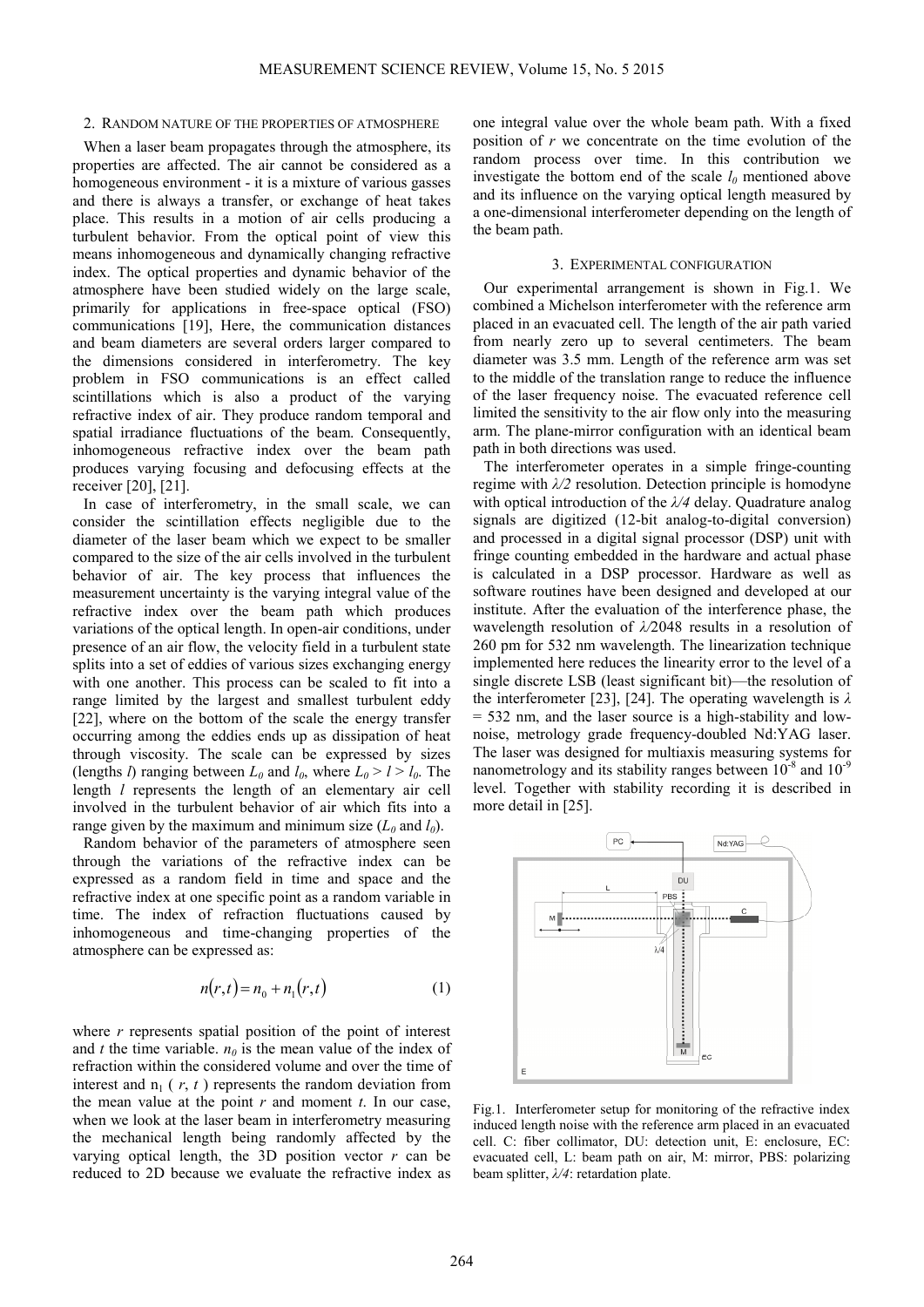The setup was placed in an enclosure with the intention to emulate operating conditions of most coordinate positioning systems for small-range CMMs and metrological long-range SPMs. The volume of the enclosure surely plays a role determining the level of air flow. As shown in [26], covering the laser beams in tubing reduces the length noise. We used a box with water filled walls reducing thermal gradients of the air inside. Internal air volume was 40 liters. The arrangement was placed on an antivibration table in an underground laboratory eliminating the influence of acoustic interference. Light delivery was fiber optic (polarization maintaining single-mode fiber) which allowed keeping the laser - representing a significant heat source – safely away from the experiment.

#### 4. EXPERIMENTAL RESULTS

We have performed a series of measurements in order to investigate the amplitude of the refractive index induced length noise to the output from the length measuring/monitoring interferometer. The plane mirror was gradually moved over 2 mm from nearly zero air path up to 80 mm distance. At each position we recorded 20 min data sets with 100 samples per second acquisition rate and evaluated the root mean square (RMS) value of the length noise.

With the mirror in the measuring arm fixed during each recording there is a contribution of several sources of drift/noise. We focused on the refractive index induced noise by limiting the frequency bandwidth. Thus, all slow, long-term drifts with frequencies below 5 mHz were removed from the recordings. They combine contributions from refractive index drift (primarily due to temperature) and mechanical thermal expansion. Dilatation of the metrology frame is a question of the design and proper thermal control and slow drift of the refractive index can be compensated the traditional way through the Edlen formula with acceptable precision. Upper limit of the frequency bandwidth of interest was 1 Hz. Due to the low-noise laser and a good isolation of the setup from acoustic interference, over this frequency limit only the quantization noise of the analog-to-digital conversion dominates. In Fig.2. there is an example of one recording of the length noise with short (10 mm) beam path in the air. Fig.3. shows longer path (80 mm) with selected frequency bandwidth ranging from 5 mHz up to 1 Hz.

In Fig.2. and Fig.3. the original recordings including the quantization noise of the A/D conversion are marked black and the low-pass filtered signals used for calculation of the RMS value are marked red.

The resulting RMS value of the length noise with respect to the length of the measuring beam in air is shown at Fig.4. It is clearly visible that the dependency is not linear and thus the air does not behave proportionally the same way within different distance. Within the measuring range below 50 mm the fluctuations of length due to variations of the refractive index keep low and constant. In fact they can be considered as negligible. It is clearly visible that above 50 mm the noise starts to rise and is approximately proportional with the monitored distance (red line).



Fig.2. Recording of the length noise within 10 mm beam path on air, Black line: original recording, red line: quantization noise filtered away.



Fig.3. Recording of the length noise within 80 mm beam path on air, Black line: original recording, red line: quantization noise filtered away.



Fig.4. The resulting RMS values of the length noise with respect to the length of the measuring beam on air. Red line: approximated linear rise of the noise with the measured distance.

From the above mentioned findings we can conclude that the fast variations of the refractive index of air occur within some limited elementary volumes of air. The behavior of air even in an enclosed and steady environment shows a certain level of spontaneous air mixing/flow that cannot be completely avoided. Its influence on the noise of the measured value – displacement and overall uncertainty of the positioning and measuring system - is significant and has to be considered.

This investigation was motivated by application of highresolution interferometric techniques into multiaxis measuring systems in nanometrology and micro CMMs. This means measurement within a limited length range and an effort to reduce all sources of uncertainty. The configuration of the setup follows the conditions of these systems (laboratory conditions, enclosure, measuring range,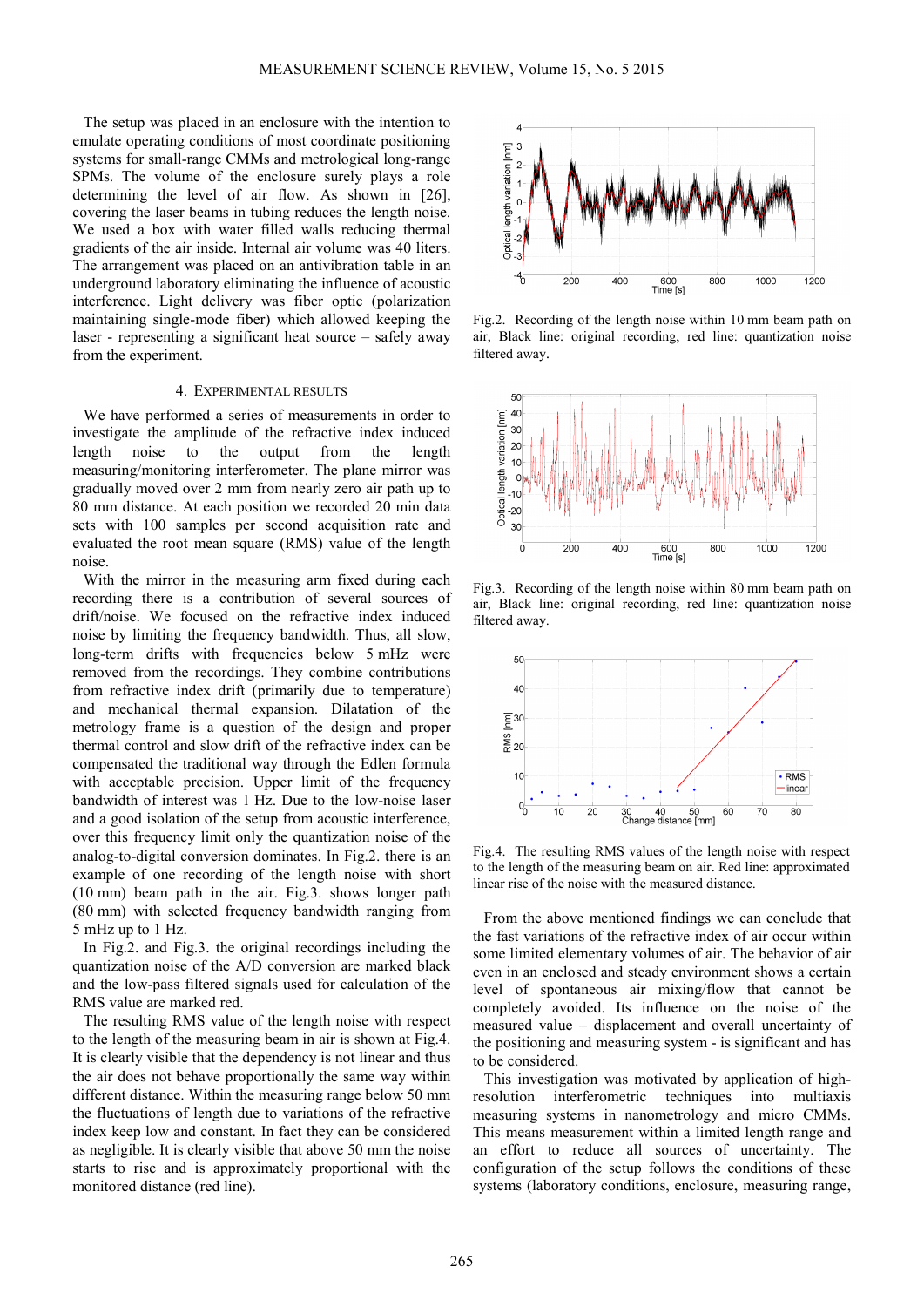beam diameter, etc.). The question we wanted to answer is whether it is useful to introduce relatively complex techniques of active compensation of the fluctuations of the refractive index of air we proposed before [17], [18]. The observed threshold length of about 50 mm refers under these conditions to the value  $l_0$  of the air cells. It seems that below this threshold the compensation technique would not bring a useful improvement.

# 5. DISCUSSION / CONCLUSIONS

In this paper we have shown that when performing interferometric displacement measurements there is a limiting length (measuring range, beam path on air). When operating below this limit the length noise associated with refractive index of air is very small and is not linearly proportional to the measured displacement. On the contrary, when measuring above this limit the noise starts to rise linearly with the measured value. Note that there are relatively fast changes, not the slow drift. Absolute (mean) value of the refractive index of air can be evaluated the traditional way through the Edlen formula and contributes directly and linearly to the uncertainty. With the help of precise sensors to measure the fundamental parameters of atmosphere and new, improved versions of the formula, this value can be set quite precisely.

The case we presented here is a measurement with a single beam, one axis measurement. Differential measurement with two, or four parallel beams would make things different, depending on the beam spacing. Correlation of the length noise observed by parallel beams was presented in [27] and shows that closely spaced beams in differential configuration could produce a compensative effect.

Our observation can be exploited using the design of medium and small-range CMMs and metrological medium or long-range SPMs. When properly covered and shielded from the outer air flow and interference systems with range below our limit, the system can perform well with refractive index evaluated indirectly through the Edlen formula. In case of longer-range systems the refractive index noise contribution in the specific bandwidth has to be considered. To suppress these fast fluctuations it is necessary to measure the refractive index of air in real time directly in the beam path and to use it for compensation of the measured displacement, again in real time. With the bandwidth of this length noise below 1 Hz, the demand for speed of processing is not high.

One of the concepts that could solve the problem of longer range positioning was proposed in [17], [18]. The best combination could be precise measurement of the parameters of the atmosphere, calculation of the wavelength correction through the Edlen formula following the slow drift and compensation of the faster length noise by the technique of in-beam tracking refractometry or active stabilization of the wavelength on air through servo-control of the laser optical frequency.

## ACKNOWLEDGEMENT

The authors wish to express thanks for support to the grant projects from the Grant Agency of CR, project GB14- 36681G, the EMRP project IND58 6DoF which is jointly funded by the EMRP participating countries within EURAMET and the European Union and Technology Agency of CR, projects: TA02010711, TE01020233. The infrastructure for the research was funded by Ministry of Education, Youth and Sports CR, projects LO1212, and by Academy of Sciences CR, project RVO: 68081731. This project is co-financed by European social fund and state budget of CR, project No. CZ.1.07/2.3.00/30.0054

## **REFERENCES**

- [1] Leach, R.K., Boyd, R., Burke, T., Danzebrink, H.U., Dirscherl, K., Dziomba, T., et al. (2011). The European nanometrology landscape. *Nanotechnology*, 22 (6).
- [2] Neuschaefer-Rube, U., Neugebauer, M., Dziomba, T., Danzebrink, H.U., Koenders, L., Bosse, H. (2011). Recent developments of standards for 3D micro- and nanometrology. *tm-Technisches Messen*, 78 (3), 118- 126.
- [3] Korpelainen, V., Seppa, J., Lassila, A. (2010). Design and characterization of MIKES metrological atomic force microscope. *Precision Engineering*, 34 (4), 735- 744.
- [4] Haycocks, J., Jackson, K. (2005). Traceable calibration of transfer standards for scanning probe microscopy. *Precision Engineering*, 29 (2), 168-175.
- [5] Jansen, A., Rosielle, N., Schellekens, P. (1999). A fully elastically guided 3-D CMM with a measuring volume or 1 cm(3). In *Fourteenth Annual Meeting of the American Society for Precision Engineering.* ASPE, 452-455.
- [6] Poyet, B., Ducourtieux, S. (2010). Advances in the development of the LNE metrological atomic force microscope. In *Optical Micro- and Nanometrology III.* Proc. SPIE 7718.
- [7] Werner, C., Rosielle, P.C.J.N., Steinbuch, M. (2010). Design of a long stroke translation stage for AFM. *International Journal of Machine Tools & Manufacture*, 50 (2), 183-190.
- [8] Von Seggelen, J.K., Rosielle, P.C.J.N., Schellekens, P.H.J., Spaan, H.A.M., Bergmans, R.H., Kotte, G.J.W.L. (2005). An elastically guided machine axis with nanometer repeatability. *CIRP Annals Manufacturing Technology*, 54 (1), 487-490.
- [9] Haitjema, H., Rosielle, N., Kotte, G., Steijaert, H. (1998). Design and calibration of a parallel-moving displacement generator for nano-metrology. *Measurement Science & Technology*, 9 (7), 1098- 1104.
- [10] Jager, G., Manske, E., Hausotte, T. (2006). New applications of the Nanomeasuring Machine (NPM-Machine) by novel optical and tactile probes with subnanometer repeatability. *tm-Technisches Messen*, 73 (9), 457-464.